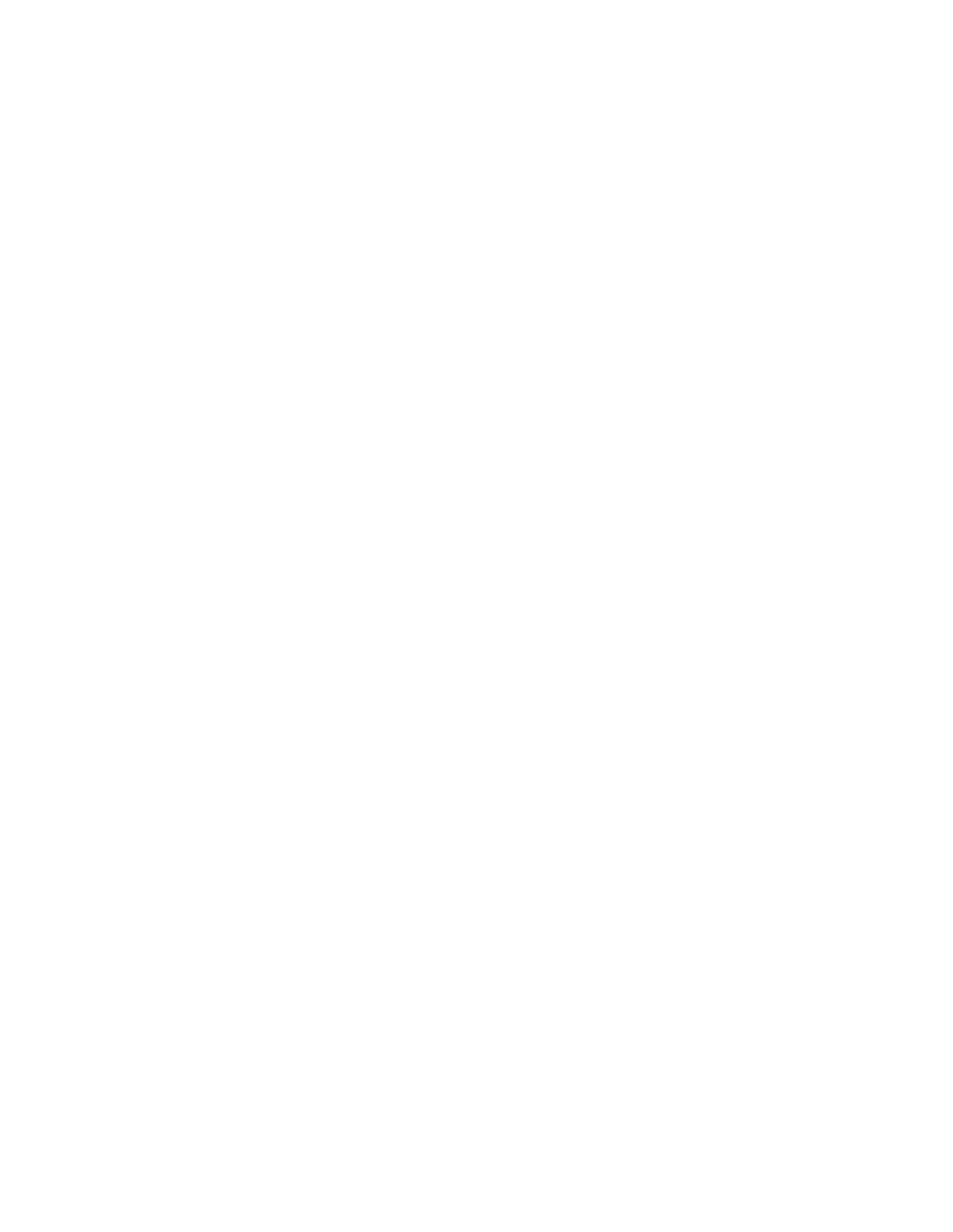# **INDUSTRIAL DISCHARGE PERMIT**

Pursuant to the provisions of Minnesota Statutes Chapter 473 as amended and the Waste

Discharge Rules for the Metropolitan Disposal System (MDS) permission is hereby granted to

U of M - St. Paul Heating Plant

1952 Commonwealth Ave

# Falcon Heights, MN 55108

for the discharge of Industrial Waste into public sewers within the community of Falcon Heights tributary to the Metropolitan Council's Metropolitan Wastewater Treatment Plant.

This Permit is granted in accordance with the application previously submitted and in consideration of the plans, specifications and data contained in the application.

Discharge Limitations, Self-Monitoring and Reporting Requirements, Compliance Schedules,

General Permit Conditions, and Specific Permit Conditions are contained in following sections of this Permit.

> EFFECTIVE DATE: EXPIRATION DATE: June 01, 2016 May 31, 2019

Issued by METROPOLITAN COUNCIL ENVIRONMENTAL SERVICES

L Pogarhi

June 6, 2016

General Manager, or duly authorized representative Larry Rogacki, Assistant General Manager Support Services Business Unit

Date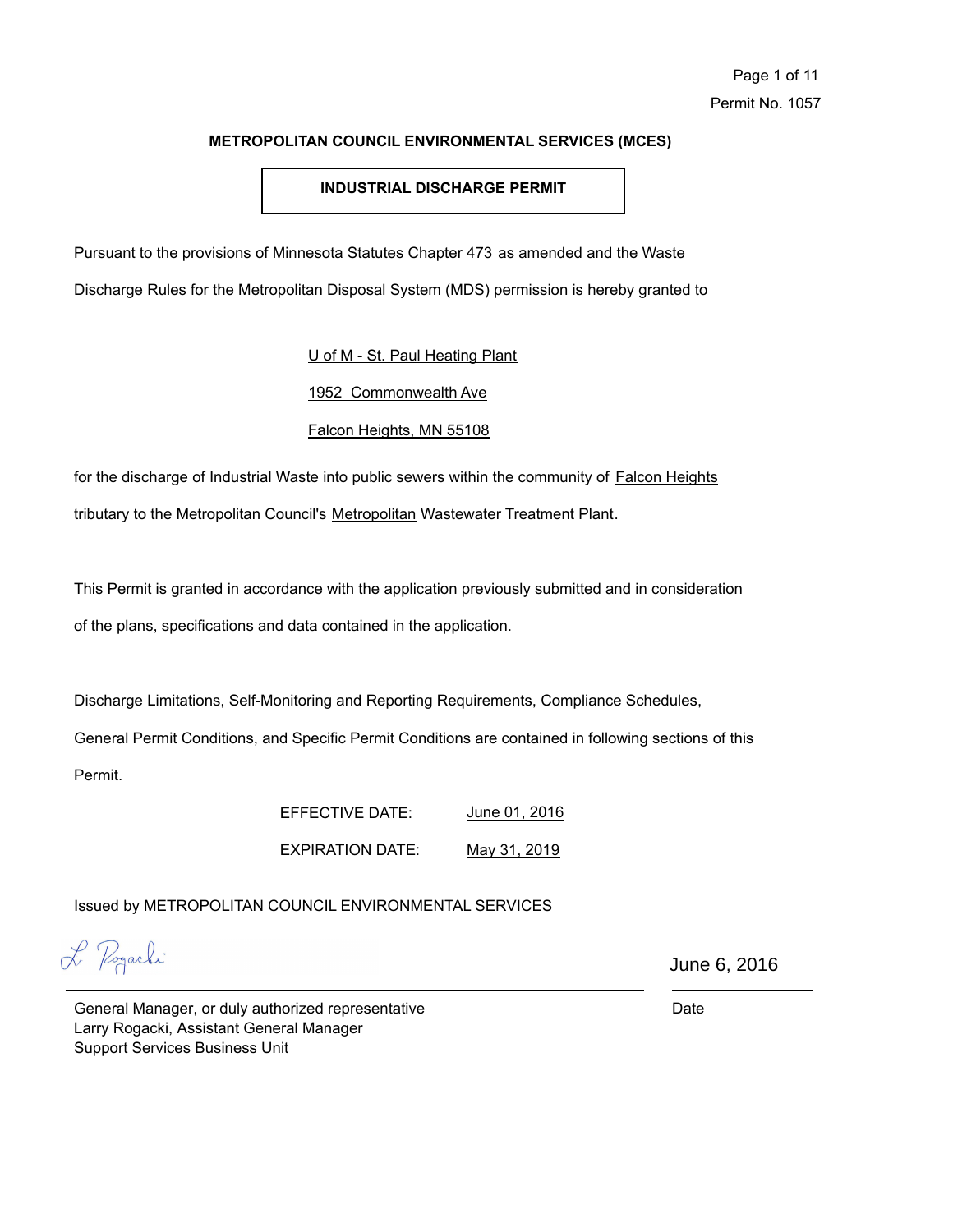### A. Discharge Limitations

1. Discharge Limits at Sample Location(s):

The following Discharge Limits are based on the listed Rule(s) for the specified sampling location(s):

| Applicable<br><b>Rule</b> | <b>Rule</b><br><b>Description</b> | <b>Regulated Pollutant</b>  | <b>Standard</b><br>(mg/L) |
|---------------------------|-----------------------------------|-----------------------------|---------------------------|
| Waste                     | <b>MCES Local</b>                 | Cadmium                     | 1.0                       |
| Discharge Rule<br>401.00  | Pretreatment<br><b>Standards</b>  | Chromium                    | 6.2                       |
|                           |                                   | Copper                      | 4.1                       |
|                           |                                   | Cyanide, total              | 4.1                       |
|                           |                                   | Lead                        | 1.0                       |
|                           |                                   | Mercury                     | 0.002                     |
|                           |                                   | Nickel                      | 6.2                       |
|                           |                                   | Zinc                        | 6.2                       |
|                           |                                   | pH Minimum (Standard Units) | 5.0                       |
|                           |                                   | pH Maximum (Standard Units) | 11.0                      |

**SP-04: Flow-proportionally combined composite of SP-01, SP-02, and SP-03.**

Local pretreatment standards for metals and cyanide are the maximum for any 24 hour period.

pH standards are continuous and apply at all times.

MCES Local Pretreatment Standards are listed in Attachment B.

### 2. Prohibited Waste Discharges

Prohibited wastes are specific in Waste Discharge Rule 406 and include, but are not limited to the following: (a) Flammable, explosive and corrosive wastes, gasoline, fuel oil, lubricating oil, hydraulic oil, motor oil, or grease; (b) Wastes that are likely to obstruct the flow within public sewers: grease, fat or oil of animal or vegetable origin, solid wastes, garbage, guts, bones, ash, sand, rags, lime, metal, wood, plastic, glass, or yard wastes; (c) Wastes that are likely to cause interference, pass-through, or operational problems: slug discharges, toxic chemicals, poisons, dyes, or inks; (d) Wastes that are likely to cause a public nuisance: noxious, malodorous, or foam producing substances; (e) Hazardous wastes, as defined by Minnesota Statutes; and (f) Waste generated outside of the Metropolitan Area.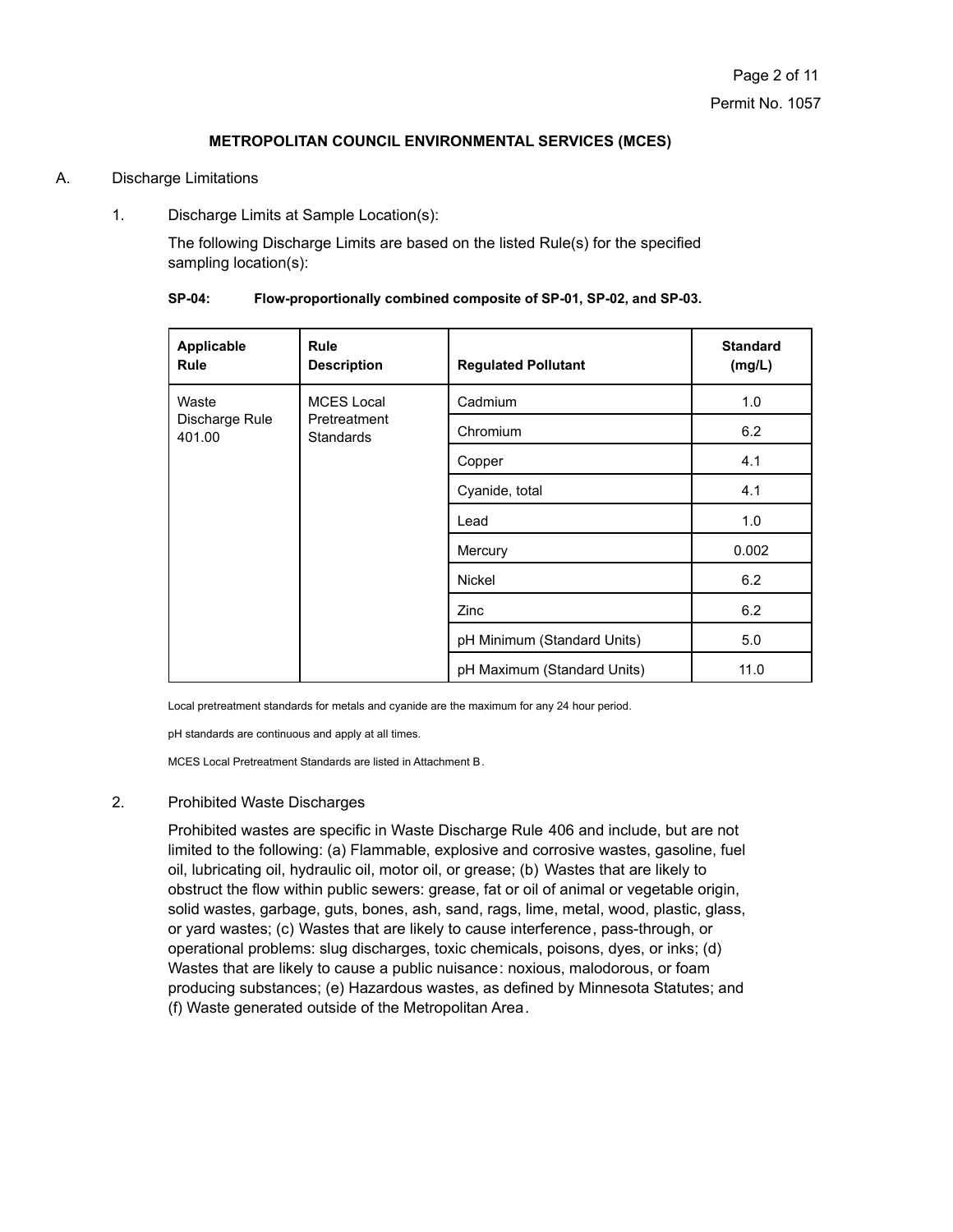## B. Self-Monitoring and Reporting Requirements

1. Following are the specific monitoring point location(s), sample collection frequency, volume determination, sample compositing, and (if necessary) the calculation methods required by this Industrial Discharge Permit. Representative wastewater samples shall be collected at each sampling point (SP) by the Permittee in accordance with these requirements and Waste Discharge Rules 212, 213, and 215. **These samples shall be collected on normal operating days based on the corresponding frequency listed in Attachment A.**

# i) Monitoring Point:

# **SP-01: Process Wastewater Sump**

Samples shall be collected at the process waste sump inside the building.

### **SP-02: Southwest Maintenance Hole**

Samples shall be collected from the southeast drop pipe inside the southwest maintenance hole. Only the discharge from boiler 8 flows through this point.

### **SP-03: Southeast Maintenance Hole**

Samples shall be collected from the north drop pipe inside the southeast maintenance hole. Only the discharge from boiler 7 flows through this point.

# **SP-04: Flow-proportionally combined composite of SP-01, SP-02, and SP-03.**

The samples collected from SP-01, SP-02 and SP-03 shall be combined flow-proportionally into one total process sample.

ii) Collection Frequency:

A minimum of four grab samples shall be taken at each of the monitoring points (SP-01, SP-02 and SP-03) on a normal operating day.

iii) Typical Operating Days:

Each calendar day with typical or greater than typical discharge activities, as allowed under this Permit, shall be considered one operating day. All other days shall be calculated as an appropriate fraction of one operating day.

# iv) Volume Determination:

The reporting period and sampling day total facility discharge volumes shall be determined by readings of the three incoming water meters less the calculated evaporative loss. Industrial waste volumes shall be calculated by subtracting the domestic estimate of 20 gallons/employee/day from the calculated total facility discharge volume.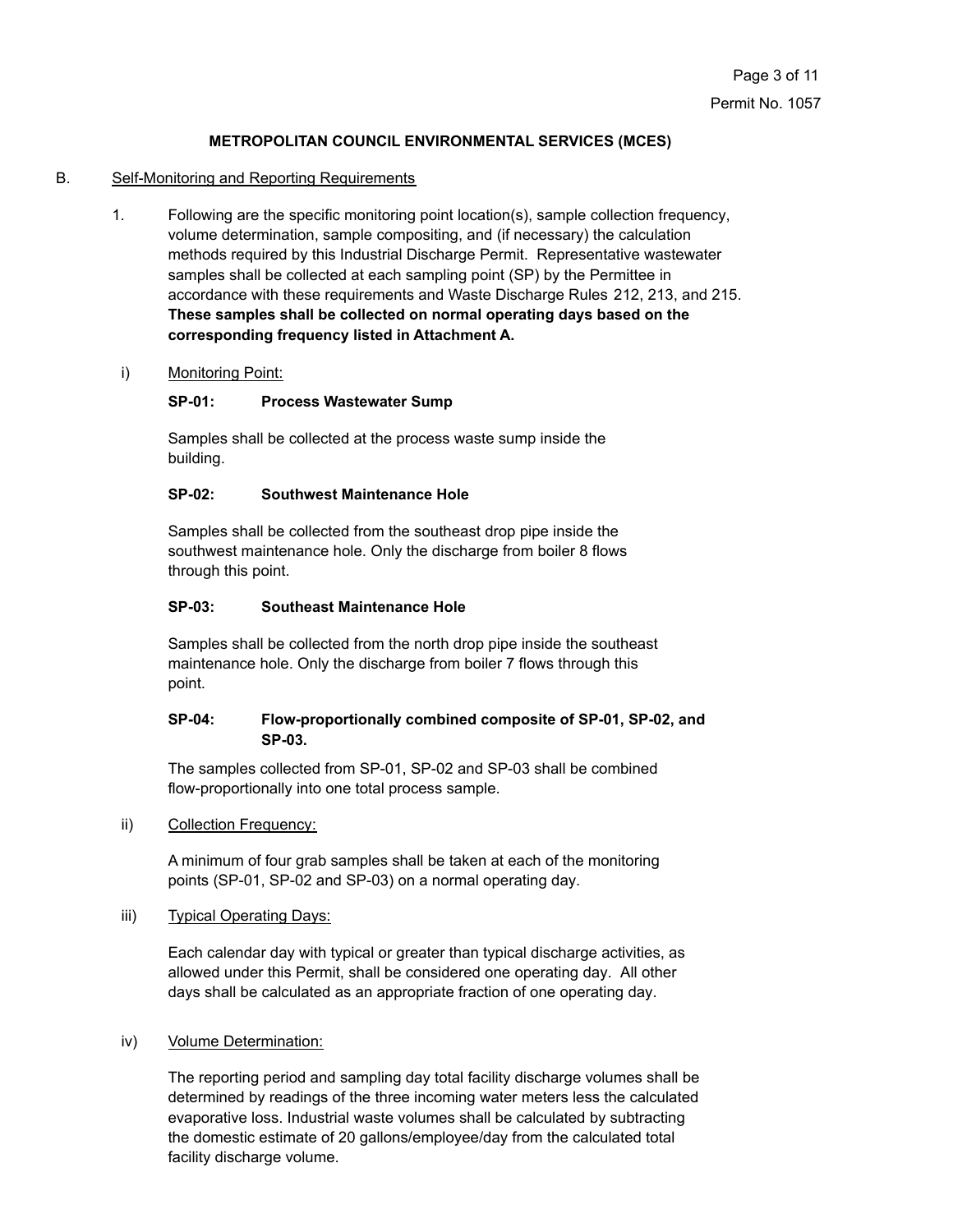### B. Self-Monitoring and Reporting Requirements (continued)

### v) Compositing Method:

The grab samples from each of the monitoring points shall be composited together on an equal volume basis. The resulting composites shall be combined into a total process sample for SP-04 based on the ratio of discharge through each point during the reporting period or sampling day.

Results from the analysis of the daily composite sample shall be compared to Discharge Limits listed in Section A.1. for compliance determinations.

# vi) MCES Strength Charge:

The MCES Strength Charge is based on total facility concentrations for Chemical Oxygen Demand (COD) and Total Suspended Solids (TSS), and the total facility discharge volume for each reporting period. MCES Strength Charges are determined in accordance with Waste Discharge Rule 302.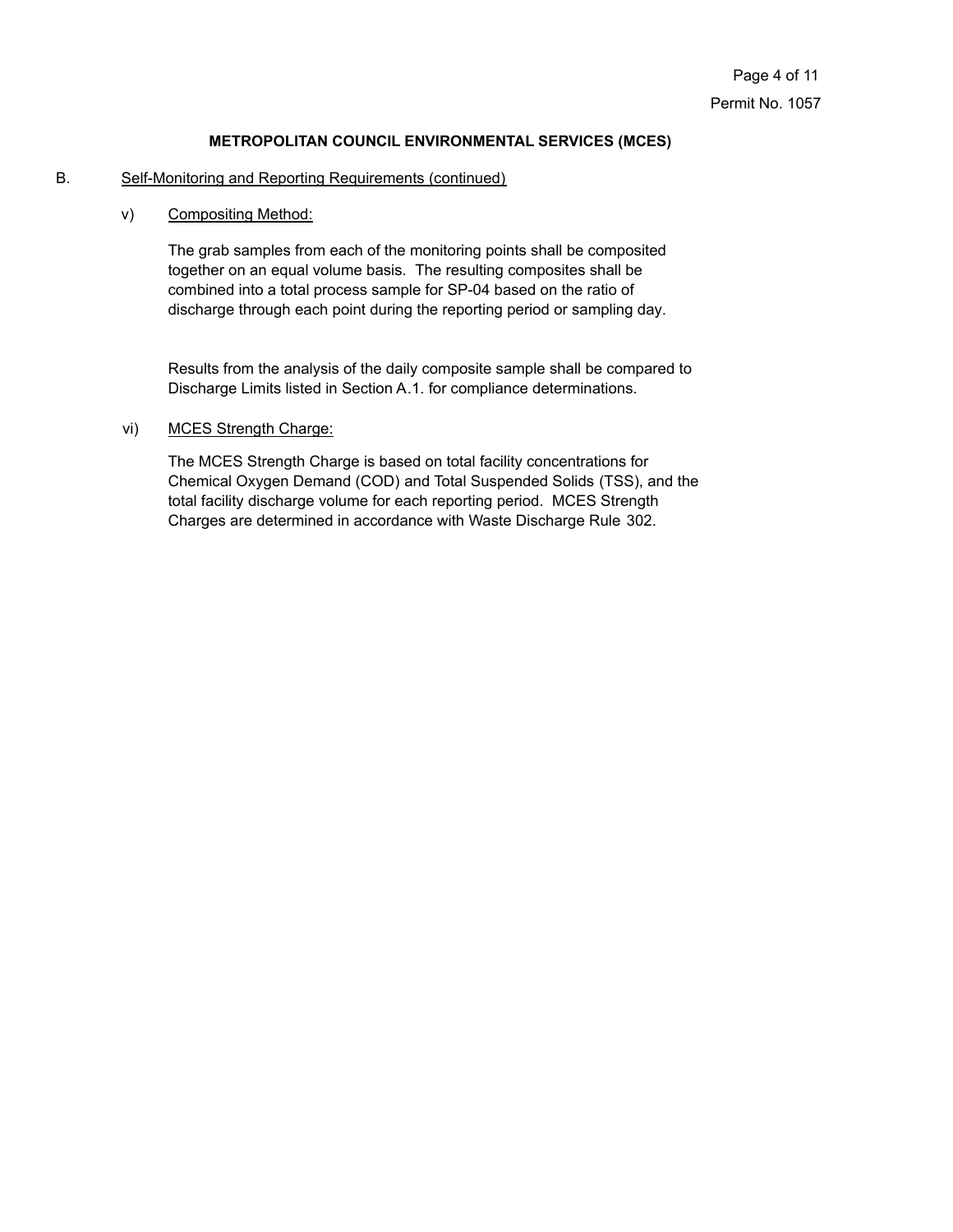### B. Self-Monitoring and Reporting Requirements (continued)

2. Parameters

Chemical analysis, in accordance with Waste Discharge Rule 216, of the sample(s) representing the waste discharged through the specific monitoring point(s), shall be performed for the following parameters:

### **See Attachment A**

### 3. Reporting Requirements

The following Self-Monitoring Reports (SMRs) shall be submitted as hard-copy or electronically using the MCES Industrial Online Reporting System at the specified frequency:

# a. Reporting Period Summary SMR

The Permittee shall submit a complete report **2** times per year, according to the following schedule:

| Reporting Period     | Report Due in MCES office by |
|----------------------|------------------------------|
| January 1 - June 30  | July 31                      |
| July 1 - December 31 | January 31                   |

A complete report consists of a Reporting Period Summary SMR with the operations and water volume summary data for the reporting period, as well as all required attachments listed in Section F of this Permit. All certification questions shall be answered and other pertinent information shall be included, such as significant problems or process changes that have occurred each reporting period.

# b. Sampling Results SMR

The Permittee shall submit a complete report by the last day of the month following the month in which the sample was collected. See Attachment A for the sampling frequency required for each listed parameter.

A complete report consists of a Sampling Results SMR and a copy of all laboratory data sheets for all samples reported on the SMR. The Permittee shall also submit all required attachments listed in Section F of this Permit. All certification questions shall be answered and any pertinent information shall be included.

# C. Compliance Schedule

The Permittee shall install additional pretreatment equipment and/or conduct necessary operation and maintenance to comply with the Discharge Limitations in accordance with the schedule set forth in:

# Not Applicable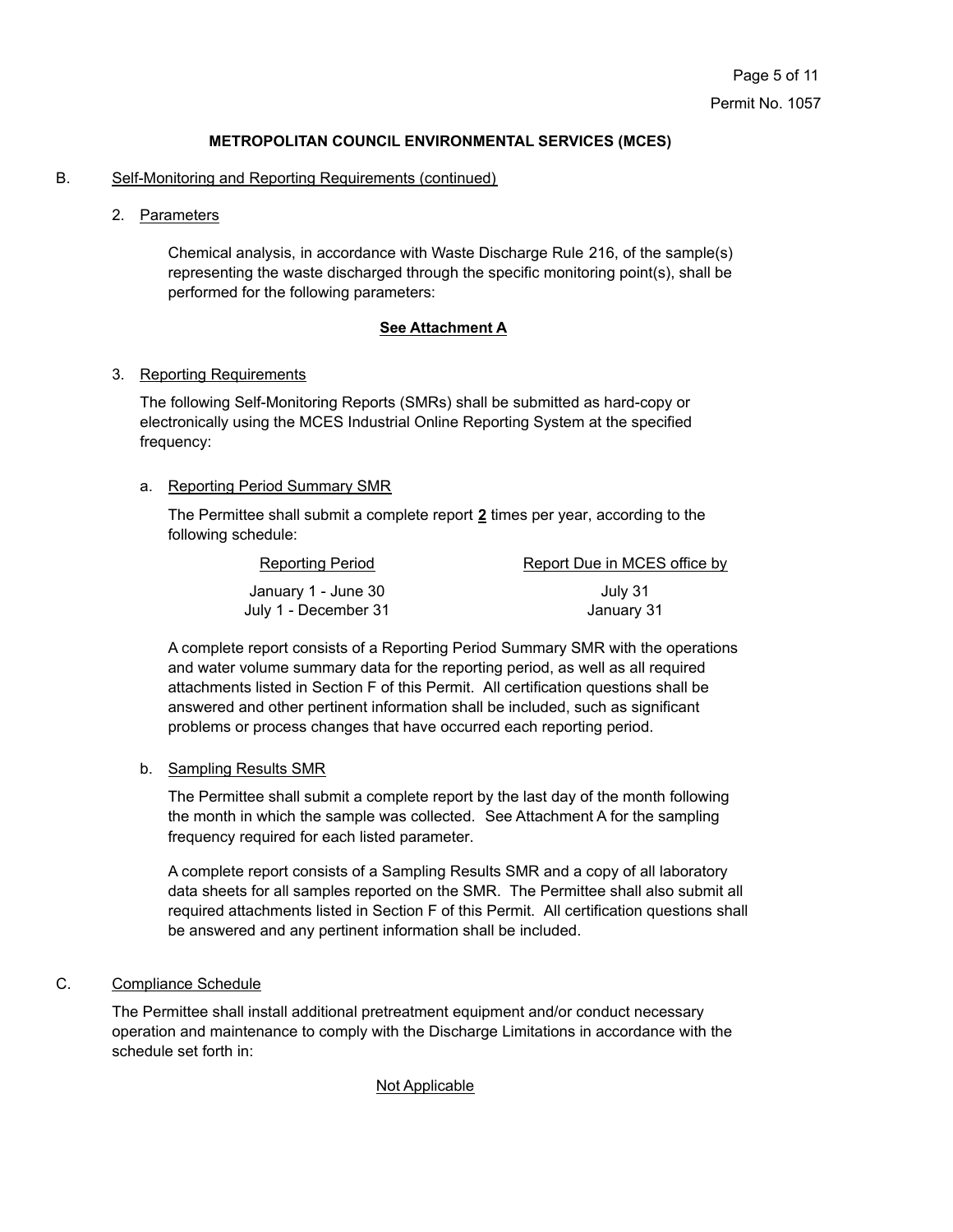### D. General Permit Conditions

- 1. All discharges into public sewers by the Permittee shall be in accordance with applicable provisions of the Waste Discharge Rules for the MDS and this Permit.
- 2. The Permittee shall not knowingly make any false statement, representation or certification in any record, report, plan or other document submitted to MCES.
- 3. This Permit shall not release the Permittee from any liability, duty or penalty imposed by local, state or federal statutes, regulations, ordinances or license requirements regarding waste disposal.
- 4. This Permittee shall take all reasonable precautions to minimize all accidental discharges including prohibited slugs, spills, and bypassess. Plans for the prevention and control of accidental discharges shall be submitted to the Industrial Waste & Pollution Prevention Section for approval within a specific period of time when required by MCES. **In the event of any significant accidental discharge, spill, or bypass, the Permittee shall IMMEDIATELY notify the Minnesota State Duty Officer at (651) 649-5451 and report the facility address, and other pertinent information.**

In accordance with Waste Discharge Rule 412, the Permitee shall post a permanent notice on an employee bulletin board or other prominent place advising employees how to notify the Minnesota State Duty Officer in the event of an accidental or prohibited slug discharge.

- 5. The Permittee shall notify the Industrial Waste & Pollution Prevention Section within 24 hours of becoming aware of any violation of the Discharge Limitations in Section A. of this Permit.
- 6. The Permittee shall pay applicable Permit fees, Strength Charges, Load Charges, self-monitoring report late fees, and other cost recovery fees assessed by MCES.
- 7. In accordance with Waste Discharge Rule 211, the Permittee shall not assign or transfer an Industrial Discharge Permit to a new owner, or a new location, without the written approval of MCES.
- 8. In accordance with Waste Discharge Rule 214, the Permittee shall unconditionally allow MCES personnel to enter the Permittee's premises for the purposes of inspection, monitoring, records review or any other actions, needed to verify information received by MCES or determine compliance with the Waste Discharge Rules and this Permit. The Permittee shall not place conditions upon entry of MCES personnel to the Permittee's premises. In the event that an employee of MCES signs any document agreeing to conditions of entry, including, but not limited to confidentiality of information, this Permit supersedes any such agreement.
- 9. The Permittee shall retain its waste disposal records, in accordance with Waste Discharge Rule 214, for a period of not less than three years.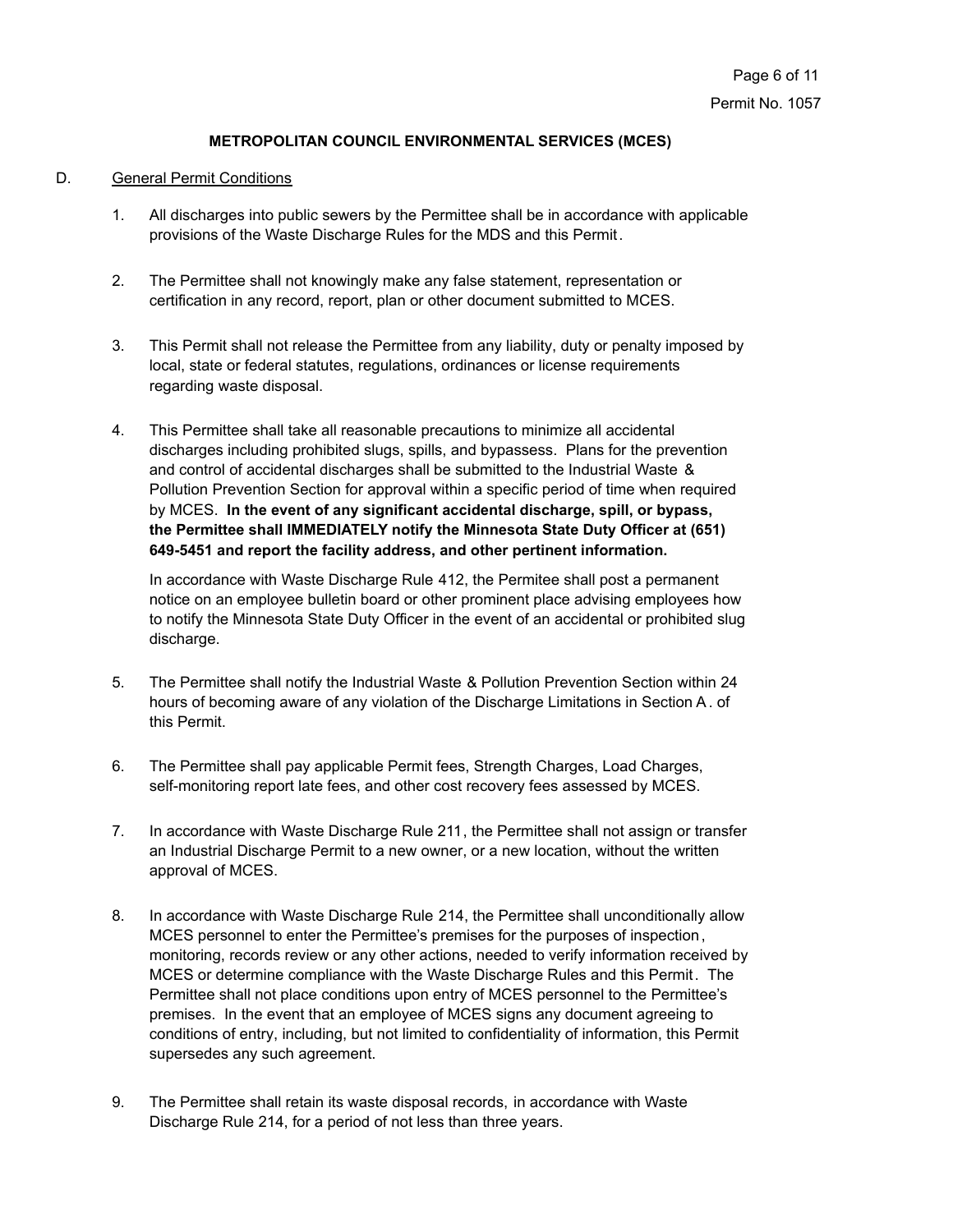### D. General Permit Conditions (continued)

- 10. The analytical results for all wastewater monitoring conducted during each reporting period, at the monitoring points(s) specified in this Permit or at points representing the industrial discharge through the monitoring point(s), including in-house sampling and analysis, shall be submitted with each Sampling Results SMR. All analytical results shall include the operating day discharge volume. Permittees conducting more than one sampling event, in accordance with Permit requirements in Section B, during a reporting period, shall compute an arithmetic average for all parameters subject to EPA Categorical Pretreatment Standards. The average operating day discharge volume shall also be included. All instantaneous field pH results taken during sampling events shall be submitted with the Sampling Results SMR. Unless otherwise noted, only the in-house continuous pH charts corresponding to sampling events are required to be submitted. For all cases where a pH range is required, the minimum and maximum value in the range of measured values shall be listed.
- 11. If applicable, the Permittee shall install, operate, and maintain sampling and monitoring devices in proper working order at the Permittee's expense.
- 12. The Permittee shall notify the Industrial Waste & Pollution Prevention Section at least 60 days prior to making changes, such as:
	- moving, adding, or replacing processes or equipment, or
	- modification of the wastewater monitoring point, or
	- installation or modification of wastewater pretreatment equipment, or
	- any other operational changes that would significantly affect the volume or characteristics of the wastewater discharged.

This Permit shall then be subject to modification or reissuance in accordance with Waste Discharge Rules 206-209.

- 13. The Permittee shall be subject to civil liability as a result of discharges which violate the Waste Discharge Rules, applicable federal pretreatment standards or requirements, or any requirement or condition contained in this Permit. Further, any violation may also result in the Permittee being subject to civil and/or criminal penalties in the amount of \$1,000 per day, 90 days imprisonment, or both.
- 14. Information and data that Permittees submit to MCES shall be available to the public as required by Waste Discharge Rule 221, the Minnesota Government Data Practices Act, Minnesota Statutes, chapter 13, 40 CFR part 403.14 or any other applicable law. The Permittee may make a written request that certain submitted information remain confidential by submitting the Confidential Business Information Request Form. If MCES determines that this information is eligible for classification as confidential, then the information will not be made available to the public. Information determined to be confidential will remain available only to MCES or any other public agency with the authority to view such information. Information that MCES needs to determine applicable regulations, compliance with the Waste Discharge Rules, or characteristics of the wastewater discharge cannot be deemed confidential.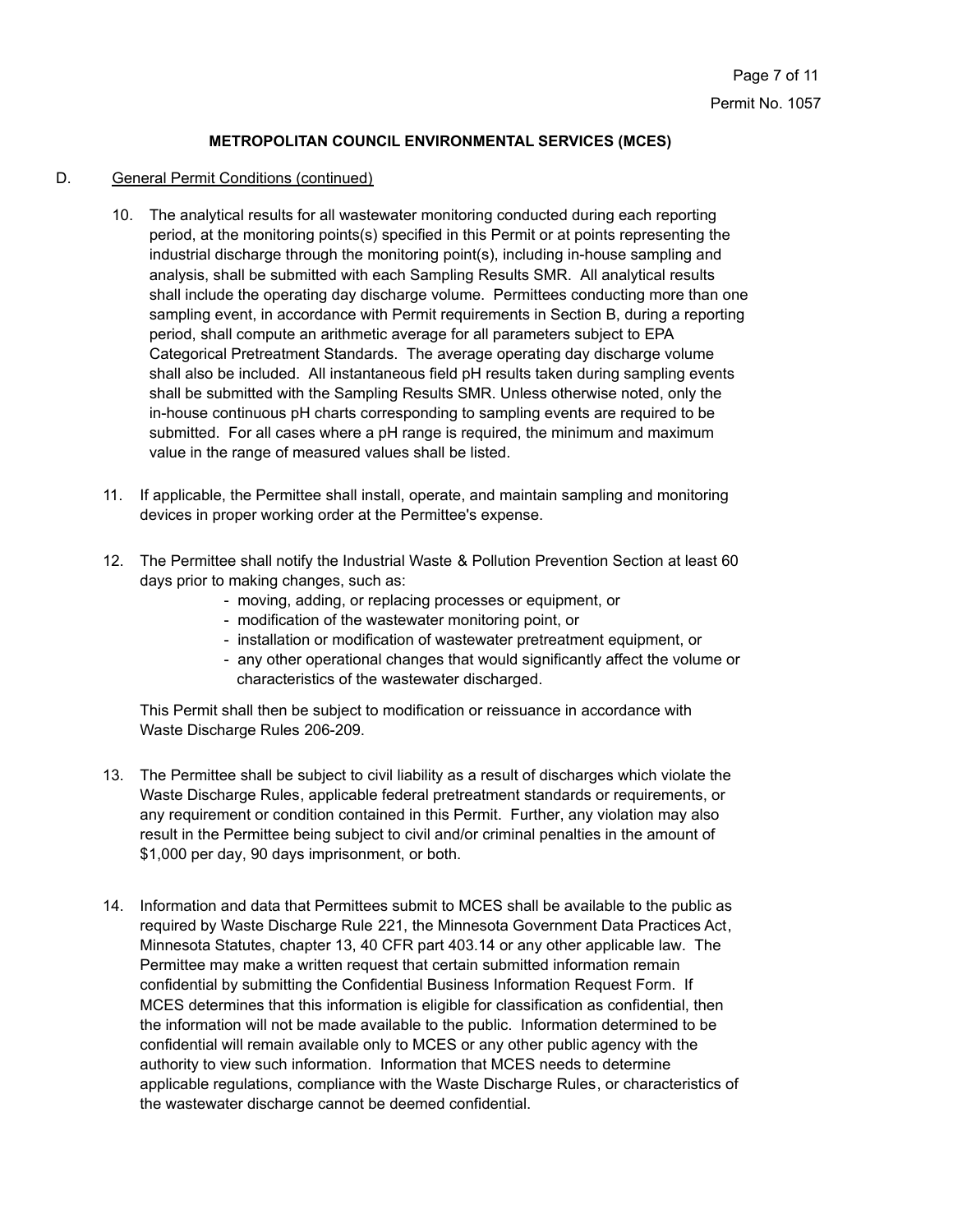### E. Specific Permit Conditions

- Wastewater Volume Review The results of the wastewater volume review conducted prior to the reissuance of this Industrial Discharge Permit indicate that the Permittee is not required to pay additional Sewer Availability Charge (SAC) units at this time. Future increases in wastewater volume discharged to the Metropolitan Disposal System will be subject to SAC payment requirements. 1.
- The Permittee shall make a reasonable effort to conduct self-monitoring projects on days when there is industrial waste discharge through all three monitoring points: SP-01, SP-02 and SP-03. If it is not possible to conduct self-monitoring on days with discharge from all three monitoring points, then samples shall only be collected from the monitoring points with discharge. The SP-04 composite shall then be based on only the monitoring points that carried process discharge. 2.
- The two self-monitoring projects that the permittee conducts each year shall be conducted at least 30 days apart. 3.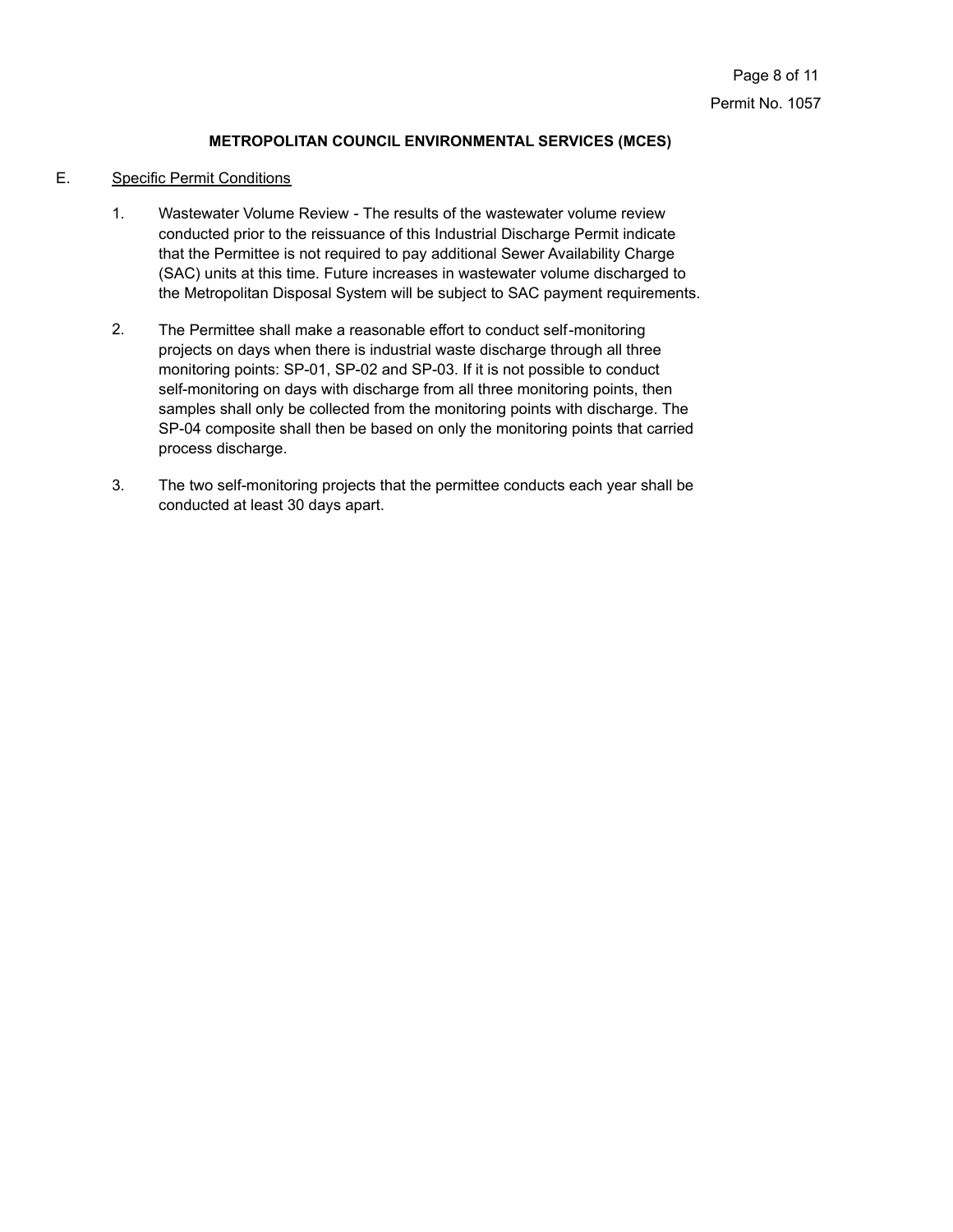# F. Required SMR Submittals

# Sampling Results SMR

The following items shall be submitted as an attachment to each submitted Sampling Results SMR:

- The analytical results for all wastewater monitoring conducted during each reporting period, at the monitoring points(s) specified in this Permit or at points representing the industrial discharge through the monitoring point(s), including in-house sampling and analysis, shall be submitted with each Sampling Results SMR. 1.
- On sampling days, the Permittee shall collect a grab sample at each monitoring point carrying discharge and analyze it for pH according to Standard Method 4500-H+. These readings shall be submitted with the corresponding Sampling Results SMR. 2.
- The Permittee shall record the pH of the 24-hour composite sample for SP-04, in addition to collecting grab samples for pH analysis at SP-01, SP-02 and SP-03. The SP-04 composite pH result shall be submitted as part of each Sampling Results SMR. 3.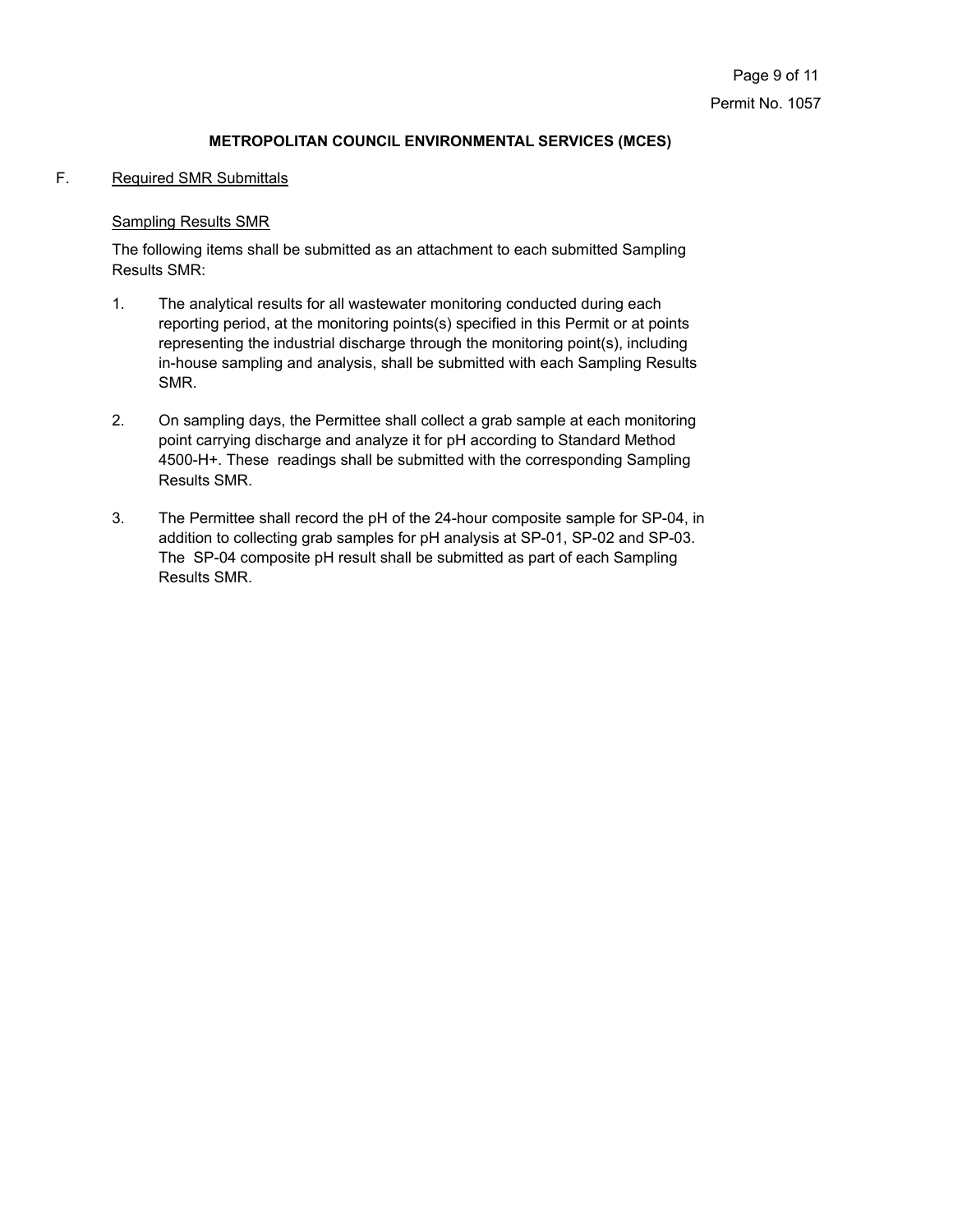### **Attachment A**

Sampling Requirements from Section B.2.

### **Sampling Location: SP-01 - Process Wastewater Sump**

| Analytical<br><b>Method</b><br>(1) | <b>Analyte Description</b> | <b>Minimum Sample</b><br><b>Collection Frequency</b><br>(2) |
|------------------------------------|----------------------------|-------------------------------------------------------------|
| <b>SM</b><br>4500-H+               | Instantaneous Field pH     | One Sample<br>Semi-Annually                                 |

### **Sampling Location: SP-02 - Southwest Maintenance Hole**

| Analytical<br><b>Method</b><br>(1) | <b>Analyte Description</b> | <b>Minimum Sample</b><br><b>Collection Frequency</b><br>(2) |
|------------------------------------|----------------------------|-------------------------------------------------------------|
| <b>SM</b><br>4500-H+               | Instantaneous Field pH     | One Sample<br>Semi-Annually                                 |

### **Sampling Location: SP-03 - Southeast Maintenance Hole**

| Analytical<br><b>Method</b><br>(1) | <b>Analyte Description</b> | <b>Minimum Sample</b><br><b>Collection Frequency</b><br>(2) |
|------------------------------------|----------------------------|-------------------------------------------------------------|
| <b>SM</b><br>4500-H+               | Instantaneous Field pH     | One Sample<br>Semi-Annually                                 |

# **Sampling Location: SP-04 - Flow-proportionally combined composite of SP-01, SP-02, and**

**SP-03.**

| Analytical<br><b>Method</b><br>(1) | <b>Analyte Description</b>    | <b>Minimum Sample</b><br><b>Collection Frequency</b><br>(2) |
|------------------------------------|-------------------------------|-------------------------------------------------------------|
| See $(3)$<br><b>Below</b>          | Composite pH                  | One Sample<br>Semi-Annually                                 |
| <b>SM 2540D</b>                    | <b>Total Suspended Solids</b> | One Sample<br>Semi-Annually                                 |
| EPA 410.4                          | Chemical Oxygen Demand        | One Sample<br>Semi-Annually                                 |

All samples shall be collected, preserved and analyzed in accordance with the procedures and methods established above and/or in 40 Code of Federal Regulations Part 136 and amendments. (1)

(2) Sampling and/or analysis is not required during reporting periods when there is no discharge to the Metropolitan Disposal System.

(3) MCES recognizes that the "Sample Handling and Preservation" does not fully adhere to Standard Method 4500-H+, however, all other requirements of Standard Method 4500-H+ shall be followed to obtain the pH measurement(s).